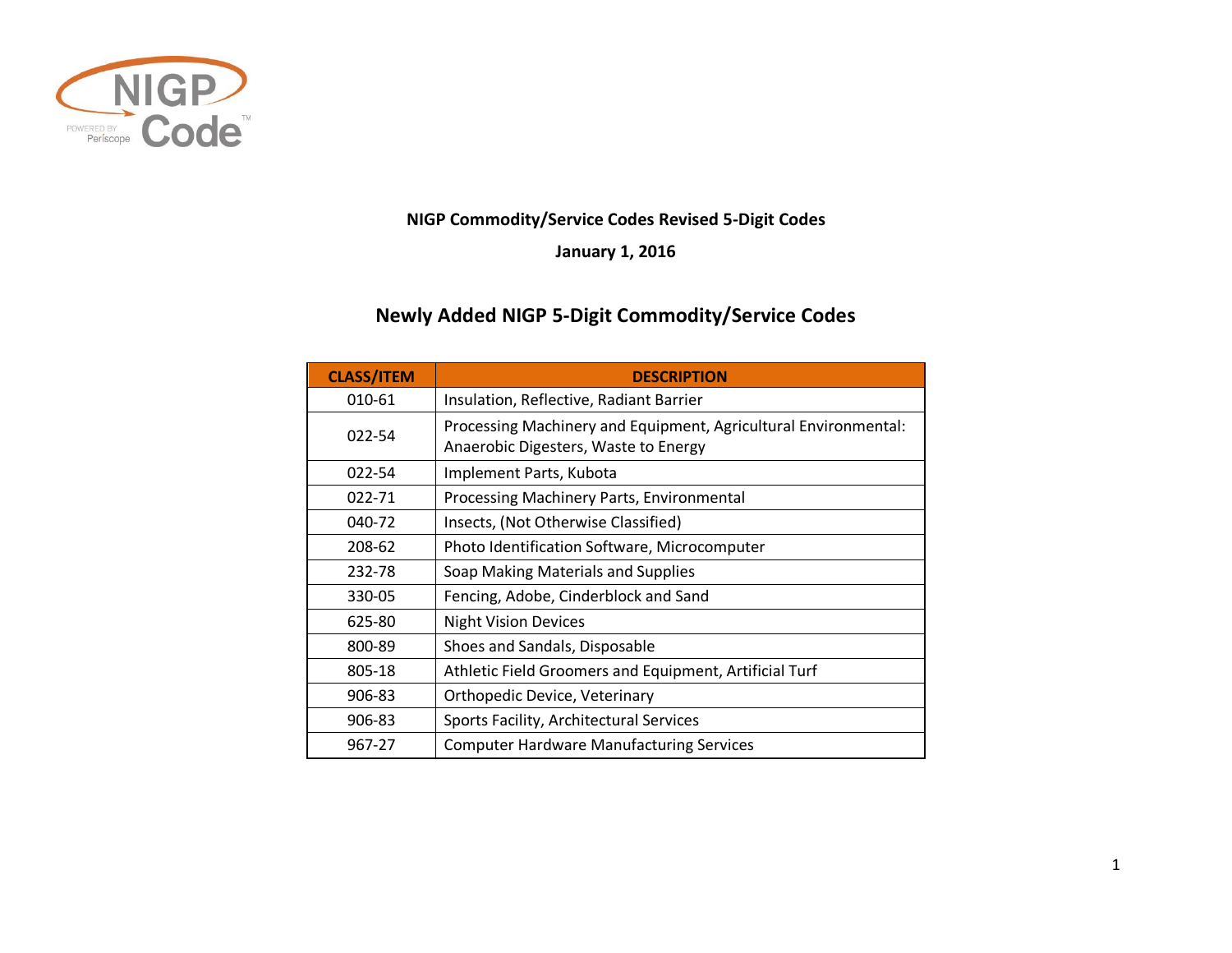

## **Inactivated NIGP 5-Digit Commodity/Service Codes**

| <b>CLASS/ITEM</b> | <b>DESCRIPTION</b>                                                         |
|-------------------|----------------------------------------------------------------------------|
| 005-70            | <b>Pumice Stone</b>                                                        |
| 045-50            | Kitchen Units, Compact, Complete                                           |
| 055-28            | Fans, Cab                                                                  |
| 055-30            | <b>Fifth Wheels</b>                                                        |
| 100-05            | Boxes, Crates, Baskets                                                     |
| 110-26            | Conveyor, Food Processing: Neoprene, Plastic, and Rubber                   |
| 150-05            | Brick, Fire (Plastic)                                                      |
| 150-17            | Chutes, Linen (Laundry)                                                    |
| 260-66            | <b>Pulp Testers</b>                                                        |
| 285-27            | Control Devices, Lighting (Including Photocells, Multiple Relays, Lighting |
|                   | Contactors)                                                                |
| 360-11            | Carpet and Rug Mills                                                       |
| 425-77            | Safety Step Stepladders (For Office Use)                                   |
| 444-87            | <b>Upholstery Tools</b>                                                    |
| 578-05            | Assembly Lines, Complete                                                   |
| 578-32            | Distilling and Processing Machinery and Equipment, Petroleum               |
| 578-33            | Energy Generating Devices; e.g., Modular Fuel Cells w/24, 48 or 125 vdc    |
| 578-38            | <b>Forestry Equipment and Supplies</b>                                     |
| 578-40            | Gavels                                                                     |
| 578-48            | Holography Apparatus and Accessories (Excluding Lasers)                    |
| 578-49            | Honeycomb Core Materials, All Kinds: Metal, Foam, Plastic, Wood            |
| 578-57            | Non-Metallic Structural Shapes (Not Otherwise Classified)                  |
| 578-62            | <b>Recycles Miscellaneous Products</b>                                     |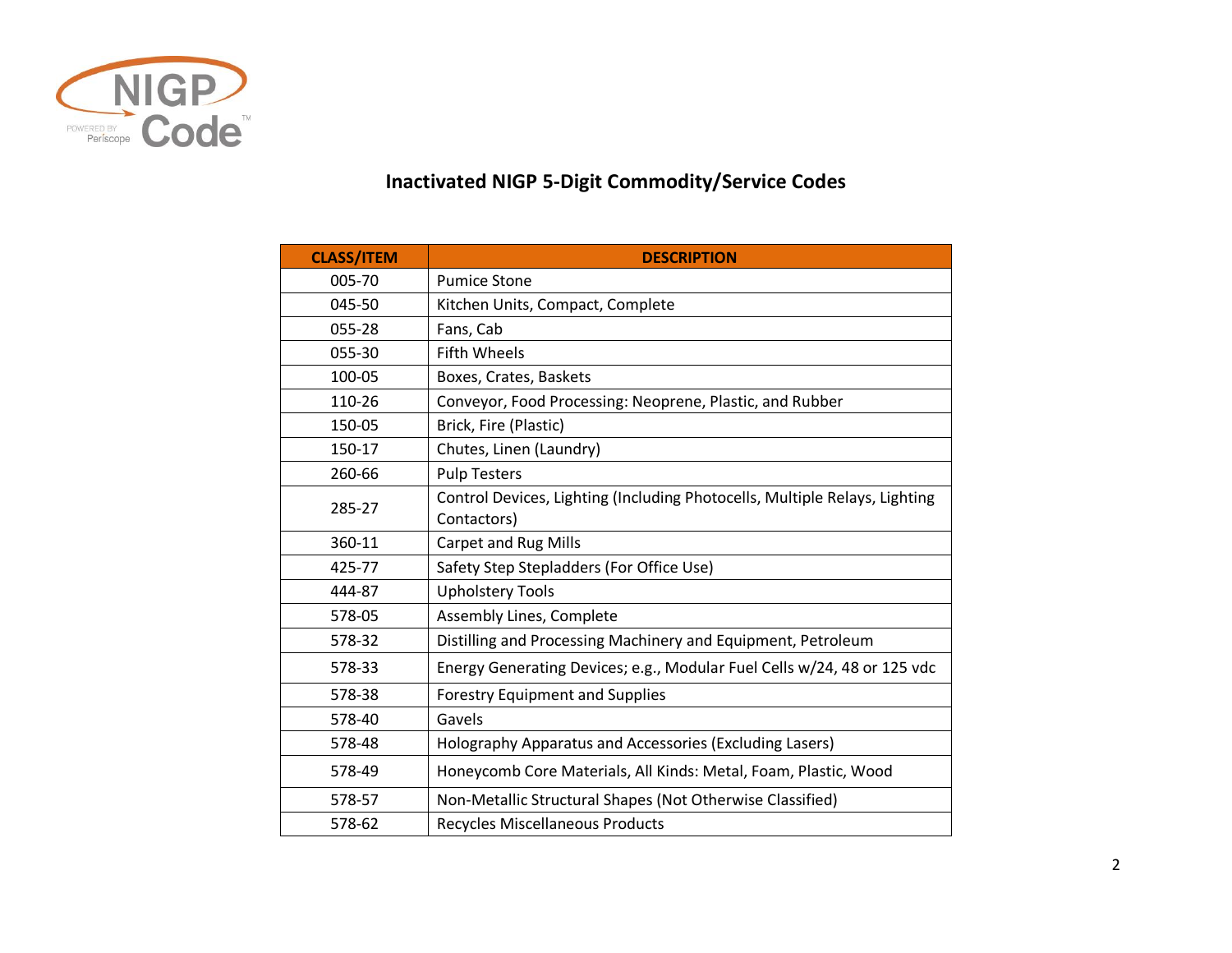

| 578-85 | Tachistoscopic Devices (Used in the study of learning, attention and<br>perception) |
|--------|-------------------------------------------------------------------------------------|
| 578-93 | Tools for Scientific Use (Anthropological, etc.)                                    |
| 658-81 | Pipe, Threaded                                                                      |
| 890-88 | <b>Water Rights</b>                                                                 |
| 906-25 | Design Build Services                                                               |
| 906-50 | Industrial Processes; Quality Control                                               |
| 925-33 | Engineer Services, Professional                                                     |
| 961-11 | Chartering Services (For Other than the Chartering of Transportation)               |
| 961-14 | Commissioning of Facilities Services (Functional and Pre-functional)                |
| 961-97 | Yarn, Thread, and Related Notions Processing Services                               |
| 962-04 | Air Freshener Services                                                              |
| 962-47 | Hoisting and Lifting Services                                                       |
| 962-74 | Ribbons, Re-Inking                                                                  |
| 962-82 | <b>Silver Recovery Services</b>                                                     |
| 962-83 | <b>Stack Work Services</b>                                                          |
| 968-75 | <b>Streetscaping Services</b>                                                       |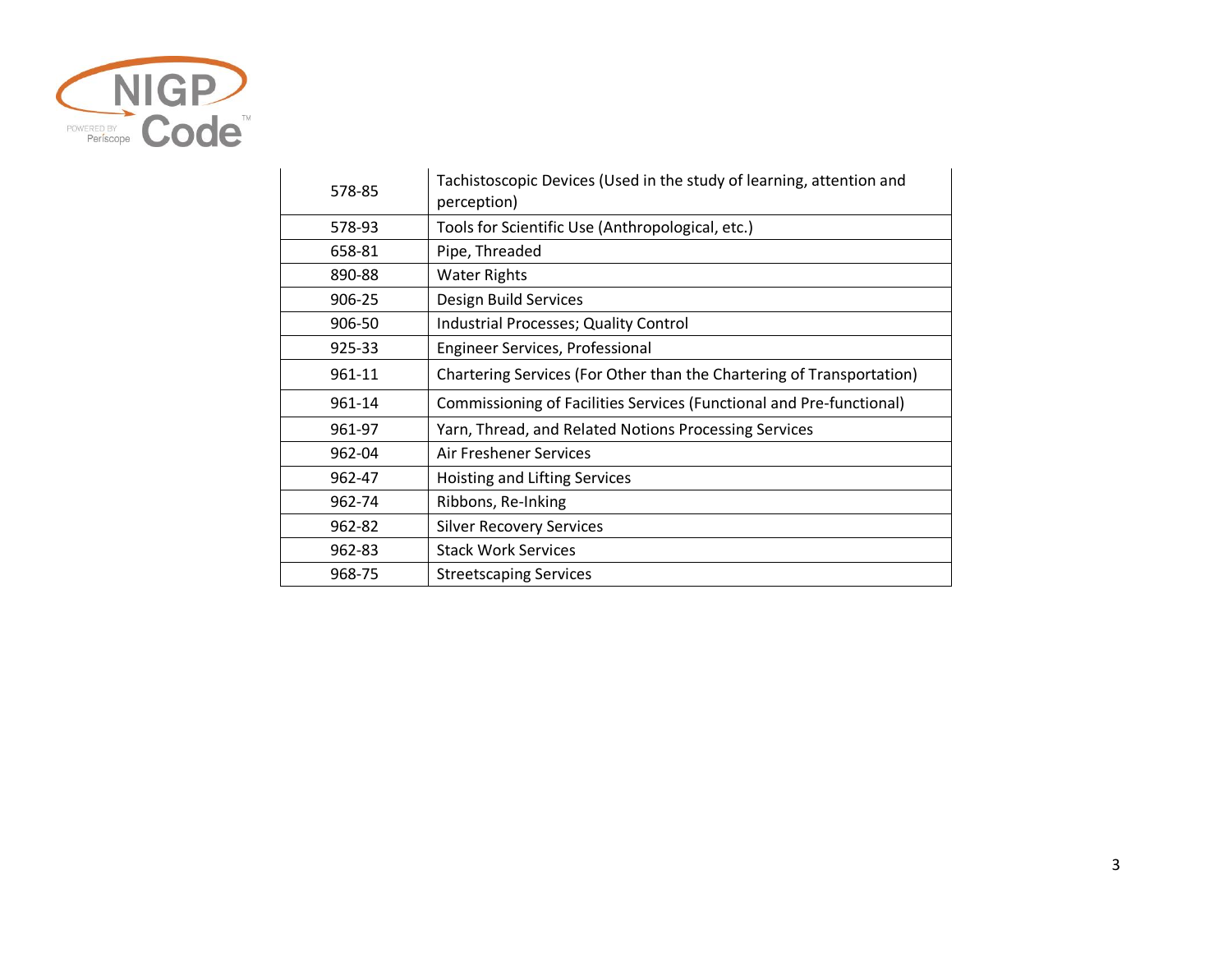

## **Inactivated Class-Item 00-All Codes**

**These codes have been removed from the IL Procurement Gateway**

 00 ABRASIVES - All 00 ACOUSTICAL TILE, INSULATING MATERIALS, AND SUPPLIES - All 00 ADDRESSING, COPYING, MIMEOGRAPH, AND SPIRIT DUPLICATING MACHINE SUPPLIES: CHEMICALS, INKS, PAPER, ETC. - All 00 AGRICULTURAL CROPS AND GRAINS INCLUDING FRUITS, MELONS, NUTS, AND VEGETABLES - All 00 AGRICULTURAL EQUIPMENT, IMPLEMENTS, AND ACCESSORIES (SEE CLASS 022 FOR PARTS) - All 00 AGRICULTURAL EQUIPMENT AND IMPLEMENT PARTS - All 00 AIR COMPRESSORS AND ACCESSORIES - All 00 AIR CONDITIONING, HEATING, AND VENTILATING EQUIPMENT, PARTS AND ACCESSORIES (SEE CLASS 740 ALSO) - All 00 AIRCRAFT AND AIRPORT EQUIPMENT, PARTS, AND SUPPLIES - All 00 AMUSEMENT, DECORATIONS, ENTERTAINMENT, GIFTS, TOYS, ETC. - All 00 ANIMALS, BIRDS, MARINE LIFE, AND POULTRY, LIVE, (INCLUDING ACCESSORY ITEMS) - All 00 APPLIANCES AND EQUIPMENT, HOUSEHOLD TYPE - All 00 ART EQUIPMENT AND SUPPLIES - All 00 ART OBJECTS - All 00 AUTOMOTIVE ACCESSORIES FOR AUTOMOBILES, BUSES, TRAILERS, TRUCKS, ETC. - All 00 AUTOMOTIVE AND TRAILER EQUIPMENT AND PARTS - All 00 AUTOMOTIVE AND TRAILER BODIES, BODY ACCESSORIES, AND PARTS - All 00 INACTIVATED, REFER TO CLASSES 071, 072 AND 073) - All AUTOMOTIVE VEHICLES AND RELATED TRANSPORTATION EQUIPMENT (INCLUDING TRAILERS) (EFFECTIVE 1-1-06 THIS CLASS 00 AUTOMOBILES, SCHOOL BUSES, SUVS, AND VANS (INCLUDING DIESEL, GASOLINE, ELECTRIC, HYBRID, AND ALL OTHER FUEL TYPES) - All 00 TRUCKS (INCLUDING, DIESEL, GASOLINE, ELECTRIC, HYBRID, AND ALTERNATIVE FUEL UNITS) - All 00 TRAILERS - All 00 AUTOMOTIVE SHOP AND RELATED EQUIPMENT AND SUPPLIES - All 00 BADGES, AWARDS, EMBLEMS, NAME TAGS AND PLATES, JEWELRY, ETC. - All 00 BAGS, BAGGING, TIES, AND EROSION SHEETING, ETC. - All 00 BAKERY EQUIPMENT, COMMERCIAL - All 00 BARBER AND BEAUTY SHOP EQUIPMENT AND SUPPLIES - All 00 BARRELS, DRUMS, KEGS, AND CONTAINERS - All 00 BEARINGS (SEE CLASS 060 FOR WHEEL BEARINGS) - All 00 BELTS AND BELTING: AUTOMOTIVE AND INDUSTRIAL - All 00 BIOCHEMICALS, RESEARCH - All 00 BOATS, MOTORS, AND MARINE EQUIPMENT - All 00 BOOKBINDING SUPPLIES - All 00 BRICKS, CLAY, REFRACTORY MATERIALS, STONE, AND TILE PRODUCTS - All 00 BROOM, BRUSH, AND MOP MANUFACTURING MACHINERY AND SUPPLIES - All 00 BRUSHES (SEE CLASS 485 FOR JANITORIAL TYPE) - All 00 BUILDER'S SUPPLIES - All 00 BUILDINGS AND STRUCTURES: FABRICATED AND PREFABRICATED - All 00 BUTCHER SHOP AND MEAT PROCESSING EQUIPMENT - All 00 CAFETERIA AND KITCHEN EQUIPMENT, COMMERCIAL - All 00 CHEMICAL LABORATORY EQUIPMENT AND SUPPLIES - All 00 - All CHEMICAL RAW MATERIALS (IN LARGE QUANTITIES PRIMARILY FOR MANUFACTURING JANITORIAL AND LAUNDRY PRODUCTS) 00 CHEMICALS AND SOLVENTS, COMMERCIAL (IN BULK) - All 00 CLEANING COMPOSITIONS, DETERGENTS, SOLVENTS, AND STRIPPERS - PREPACKAGED - All 00 CLINICAL LABORATORY REAGENTS AND TESTS (BLOOD GROUPING, DIAGNOSTIC, DRUG MONITORING, ETC.) - All 00 CLOCKS, WATCHES, TIMEPIECES, JEWELRY AND PRECIOUS STONES - All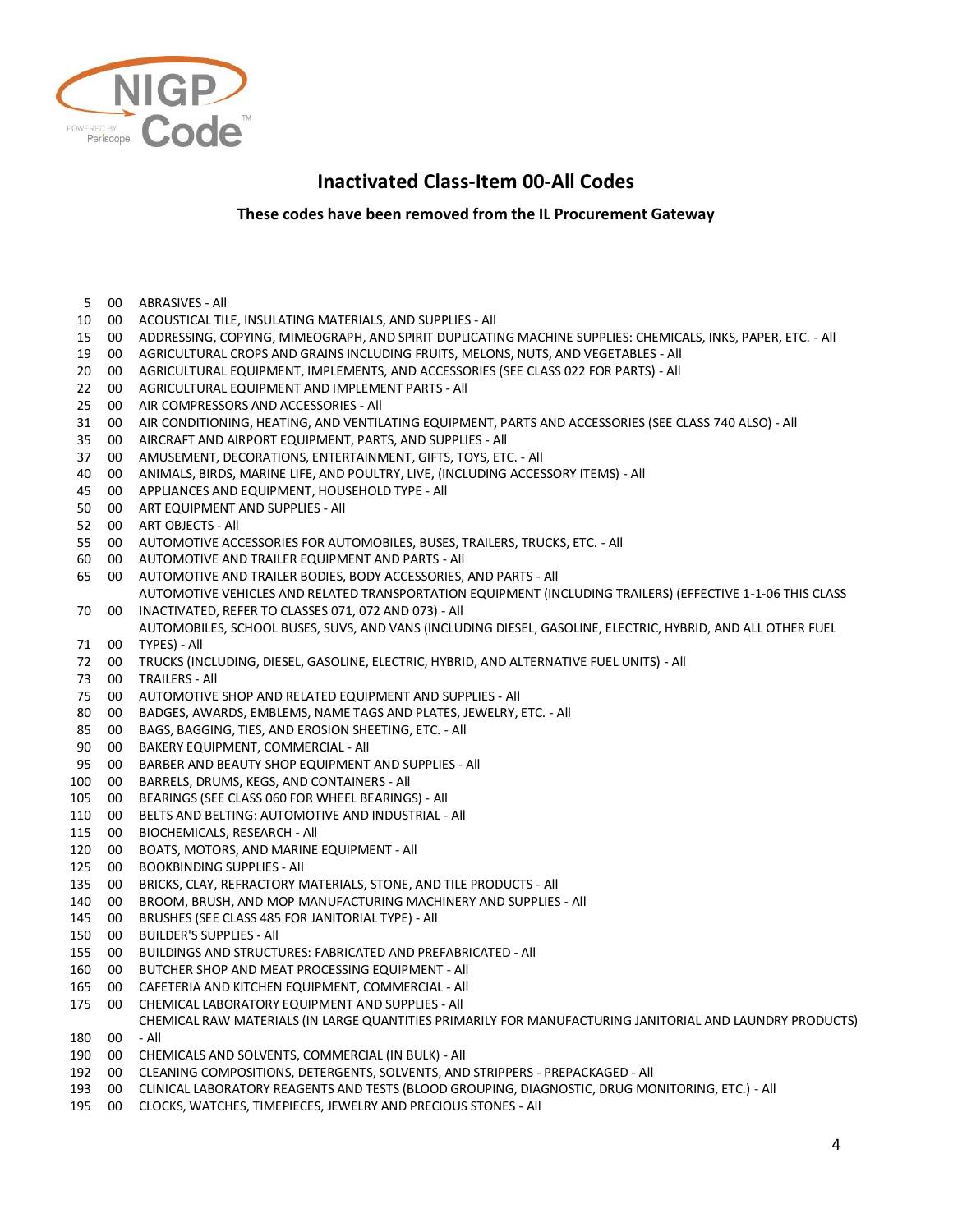

- 00 CLOTHING: ATHLETIC, CASUAL, DRESS, UNIFORM, WEATHER AND WORK RELATED All 00 CLOTHING ACCESSORIES (SEE CLASS 800 FOR SHOES AND BOOTS) - All 00 COMPUTER ACCESSORIES AND SUPPLIES, ENVIRONMENTALLY CERTIFIED BY AN AGENCY ACCEPTED CERTIFICATION ENTITY - All 00 COMPUTER HARDWARE AND PERIPHERALS FOR MICROCOMPUTERS - All 00 COMPUTER HARDWARE AND PERIPHERALS FOR MICROCOMPUTERS, ENVIRONMENTALLY CERTIFIED BY AN AGENCY ACCEPTED CERTIFICATION ENTITY - All 00 COMPUTER HARDWARE AND PERIPHERALS FOR MINI AND MAIN FRAME COMPUTERS - All 00 COMPUTER ACCESSORIES AND SUPPLIES - All 00 COMPUTER SOFTWARE FOR MICROCOMPUTERS (PREPROGRAMMED) - All 00 COMPUTER SOFTWARE FOR MINI AND MAINFRAME COMPUTERS (PREPROGRAMMED) - All 00 TIES AND ANCHORS AND OTHER MASONRY WALL REINFORCEMENTS - All 00 CONTROLLING, INDICATING, MEASURING, MONITORING, AND RECORDING INSTRUMENTS AND SUPPLIES - All 00 COOLERS, DRINKING WATER (WATER FOUNTAINS) - All 232 00 CRAFTS, GENERAL - All<br>233 00 CRAFTS, SPECIALIZED -CRAFTS, SPECIALIZED - All 00 CUTLERY, COOKWARE, DISHES, GLASSWARE, SILVERWARE, UTENSILS, AND SUPPLIES - All DAIRY EQUIPMENT AND SUPPLIES - All 00 DATA PROCESSING CARDS AND PAPER - All 00 DATA PROCESSING CARDS AND PAPER, ENVIRONMENTALLY CERTIFIED BY AN AGENCY ACCEPTED CERTIFICATION ENTITY - All 255 00 DECALS AND STAMPS - All<br>257 00 DEFENSE SYSTEM AND HO 00 DEFENSE SYSTEM AND HOMELAND SECURITY EQUIPMENT, WEAPONS AND ACCESSORIES - All 00 DENTAL EQUIPMENT AND SUPPLIES - All 00 DRAPERIES, CURTAINS, AND UPHOLSTERY MATERIAL (INCLUDING AUTOMOBILE UPHOLSTERY) - All 00 DRUGS AND PHARMACEUTICALS - All 00 DRUG AND FEEDING ADMINISTRATION, INFUSION, AND IRRIGATION EQUIPMENT AND SUPPLIES - All 00 EIGHTEENTH (18TH) CENTURY REPRODUCTION GOODS - All 00 ELECTRICAL CABLES AND WIRES (NOT ELECTRONIC) - All 00 ELECTRICAL EQUIPMENT AND SUPPLIES (EXCEPT CABLE AND WIRE) - All 00 ELECTRONIC EQUIPMENT, COMPONENTS, PARTS, AND ACCESSORIES (SEE CLASS 730 FOR TESTING OR ANALYZING TYPE) - All 00 ENERGY COLLECTING EQUIPMENT AND ACCESSORIES: SOLAR AND WIND - All 00 ELEVATORS, ESCALATORS, AND MOVING WALKS (BUILDING TYPE) - All 00 ENGINEERING AND ARCHITECTURAL EQUIPMENT, SURVEYING EQUIPMENT, DRAWING INSTRUMENTS, AND SUPPLIES - All 00 ENGINEERING AND ARCHITECTURAL EQUIPMENT, SURVEYING EQUIPMENT, DRAWING INSTRUMENTS, AND SUPPLIES, ENVIRONMENTALLY CERTIFIED BY AN AGENCY ACCEPTED CERTIFICATION ENTITY - All 00 ENVELOPES, PLAIN (SEE CLASSES 525, 615, 640, 655, 665, AND 966 FOR OTHER TYPES) - All 00 ENVIRONMENTAL PROTECTIVE EQUIPMENT (INSIDE AND OUTSIDE) - All 00 EPOXY BASED FORMULATIONS FOR ADHESIVES, COATINGS, AND RELATED AGENTS - All 00 FARE COLLECTION EQUIPMENT AND SUPPLIES - All 00 - All FASTENERS: BOLTS, NUTS, PINS, RIVETS, SCREWS, ETC. (INCL. PACKAGING, STRAPPING AND TYING EQUIPMENT AND SUPPLIES) 00 FEED, BEDDING, VITAMINS AND SUPPLEMENTS FOR ANIMALS (SEE CLASS 875 FOR DRUGS AND PHARMACEUTICALS FOR ANIMALS) - All 00 FENCING - All 00 FERTILIZERS AND SOIL CONDITIONERS - All 00 FIRE PROTECTION EQUIPMENT AND SUPPLIES - All 00 FIRST AID AND SAFETY EQUIPMENT AND SUPPLIES (EXCEPT NUCLEAR AND WELDING) - All 00 FLAGS, FLAG POLES, BANNERS, AND ACCESSORIES - All 00 FLOOR COVERING, FLOOR COVERING INSTALLATION AND REMOVAL EQUIPMENT, AND SUPPLIES - All 00 FLOOR MAINTENANCE MACHINES, PARTS, AND ACCESSORIES - All 00 FOOD PROCESSING AND CANNING EQUIPMENT AND SUPPLIES - All 00 FOODS: BAKERY PRODUCTS (FRESH) - All 00 FOODS: DAIRY PRODUCTS (FRESH) - All 00 FOODS, FROZEN - All
- 00 FOODS: PERISHABLE All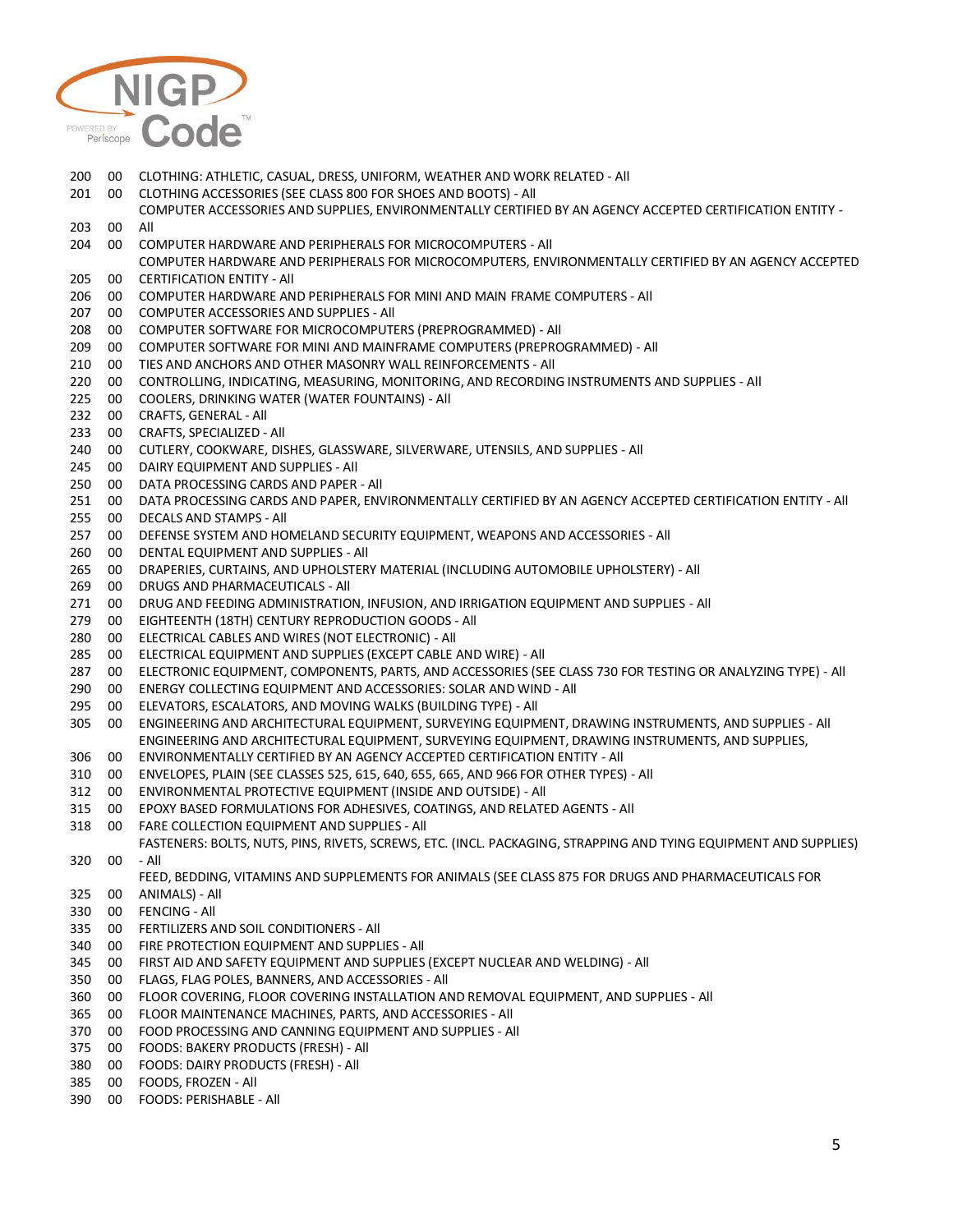

- 00 FOODS: STAPLE GROCERY AND GROCER'S MISCELLANEOUS ITEMS All
- 00 FORMS, CONTINUOUS: COMPUTER PAPER, FORM LABELS, SNAP-OUT FORMS, AND FOLDERS FOR FORMS All
- 00 FOUNDRY CASTINGS, EQUIPMENT, AND SUPPLIES All
- 00 FUEL, OIL, GREASE AND LUBRICANTS All
- 00 FURNITURE: HEALTH CARE, HOSPITAL AND/OR DOCTOR'S OFFICE All
- 00 FURNITURE: LABORATORY All
- 00 FURNITURE: CAFETERIA, CHAPEL, DORMITORY, HOUSEHOLD, LIBRARY, LOUNGE, SCHOOL All
- 00 FURNITURE: OFFICE All
- 00 GASES, CONTAINERS, EQUIPMENT: LABORATORY, MEDICAL, AND WELDING All
- 00 GERMICIDES, CLEANERS, AND RELATED SANITATION PRODUCTS FOR HEALTH CARE PERSONNEL All GERMICIDES, CLEANERS, AND RELATED SANITATION PRODUCTS FOR HEALTH CARE PERSONNEL, ENVIRONMENTALLY
- 00 CERTIFIED BY AN AGENCY ACCEPTED CERTIFICATION ENTITY - All
- 00 GLASS AND GLAZING SUPPLIES All
- 00 HAND TOOLS (POWERED AND NON-POWERED), ACCESSORIES AND SUPPLIES All
- 00 HARDWARE AND RELATED ITEMS All
- 00 HOSE, ACCESSORIES, AND SUPPLIES: INDUSTRIAL, COMMERCIAL, AND GARDEN All
- 00 HOSPITAL AND SURGICAL EQUIPMENT, INSTRUMENTS, AND SUPPLIES All
- 00 HOSPITAL, NURSING HOME OR RESIDENTIAL SPECIALIZED EQUIPMENT FOR THE HANDICAPPED AND DISABLED All
- 00 HOSPITAL, SURGICAL, AND MEDICAL RELATED ACCESSORIES AND SUNDRY ITEMS All HARNESS, EMS, 51 IN. FULLY EXTENDED, FOUR-POINT, EXTENDED 5 IN. TENSION ADJUSTERS, L-CONNECTOR BETWEEN
- 00 STRAPS, CONNECTOR BUCKLE BLACK WITH RED RELEASE BUTTON, BELT 2 IN. WIDE BLACK NYLON OR POLY WEBBING - All
- 00 JANITORIAL SUPPLIES, GENERAL LINE All
- 00 JANITORIAL SUPPLIES, GENERAL LINE, ENVIRONMENTALLY CERTIFIED BY AN AGENCY ACCEPTED CERTIFICATION ENTITY All 00 LABORATORY EQUIPMENT, ACCESSORIES AND SUPPLIES: GENERAL ANALYTICAL AND RESEARCH FOR NUCLEAR, OPTICAL, AND PHYSICAL - All
- 00 LABORATORY EQUIPMENT, ACCESSORIES, AND SUPPLIES: BIOCHEMISTRY, CHEMISTRY, ENVIRONMENTAL SCIENCE, ETC. All
- 00 LABORATORY AND FIELD EQUIPMENT AND SUPPLIES: BIOLOGY, BOTANY, GEOLOGY, MICROBIOLOGY, ZOOLOGY, ETC. All
- 00 LAUNDRY AND DRY CLEANING EQUIPMENT, ACCESSORIES AND SUPPLIES, COMMERCIAL All
- 00 LAUNDRY AND DRY CLEANING COMPOUNDS, DETERGENTS, AND SUPPLIES All
- 00 LAUNDRY TEXTILES AND SUPPLIES All
- 00 LAWN MAINTENANCE EQUIPMENT AND ACCESSORIES (SEE CLASS 020 FOR AGRICULTURAL TYPES) All
- 00 LEATHER AND SHOE ACCESSORIES, EQUIPMENT, AND SUPPLIES All
- 00 LIBRARY AND ARCHIVAL EQUIPMENT, MACHINES, AND SUPPLIES All
- 00 LUGGAGE, BRIEF CASES, PURSES AND RELATED ITEMS All
- 00 LUMBER, SIDING, AND RELATED PRODUCTS All
- 00 MACHINERY AND HARDWARE, INDUSTRIAL All
- 00 MARKERS, PLAQUES AND TRAFFIC CONTROL DEVICES All
- 00 MANUFACTURING COMPONENTS AND SUPPLIES All
- 00 METAL, PAPER, AND PLASTIC STENCILS AND STENCILING DEVICES All
- 00 MASS TRANSPORTATION TRANSIT BUS ACCESSORIES AND PARTS All
- 00 MASS TRANSPORTATION TRANSIT BUS ACCESSORIES AND PARTS All
- 00 MASS TRANSPORTATION RAIL VEHICLES AND SYSTEMS All
- 00 MASS TRANSPORTATION RAIL VEHICLE PARTS AND ACCESSORIES All
- 00 MATERIAL HANDLING, CONVEYORS, STORAGE EQUIPMENT AND ACCESSORIES All
- 00 MATTRESS AND PILLOW MANUFACTURING MACHINERY AND SUPPLIES All
- 00 METALS: BARS, PLATES, RODS, SHEETS, STRIPS, STRUCTURAL SHAPES, TUBING, AND FABRICATED ITEMS All
- 00 MICROFICHE AND MICROFILM EQUIPMENT, ACCESSORIES, AND SUPPLIES All
- 00 MISCELLANEOUS PRODUCTS (NOT OTHERWISE CLASSIFIED) All
- 00 MUSICAL INSTRUMENTS, ACCESSORIES, AND SUPPLIES All
- 00 NOTIONS AND RELATED SEWING ACCESSORIES AND SUPPLIES All
- 00 NUCLEAR EQUIPMENT COMPONENTS, ACCESSORIES AND SUPPLIES All
- 00 NURSERY (PLANTS) STOCK, EQUIPMENT, AND SUPPLIES All
- 00 OFFICE MACHINES, EQUIPMENT, AND ACCESSORIES All
- 00 OFFICE MECHANICAL AIDS, SMALL MACHINES, AND APPARATUSES All
- 00 OFFICE SUPPLIES: CARBON PAPER AND RIBBONS, ALL TYPES All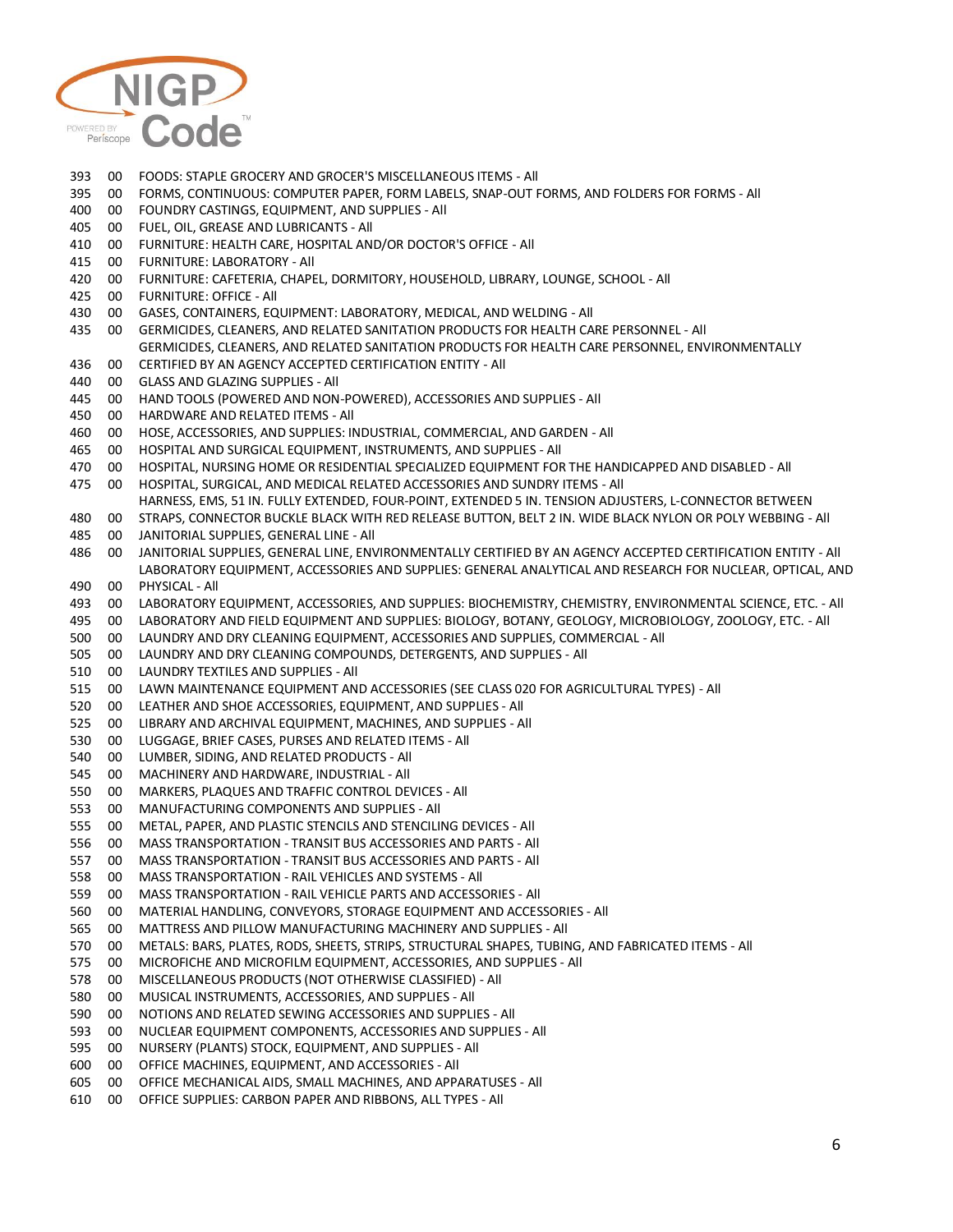

 00 OFFICE SUPPLIES, GENERAL - All 00 OFFICE SUPPLIES, GENERAL, ENVIRONMENTALLY CERTIFIED BY AN AGENCY ACCEPTED CERTIFICATION ENTITY - All 00 OFFICE SUPPLIES: ERASERS, INKS, LEADS, PENS, PENCILS, ETC. - All 00 OPTICAL EQUIPMENT, ACCESSORIES, AND SUPPLIES - All 00 PAINT, PROTECTIVE COATINGS, VARNISH, WALLPAPER, AND RELATED PRODUCTS - All 00 PAINT, PROTECTIVE COATINGS, VARNISH, WALLPAPER, AND RELATED PRODUCTS, ENVIRONMENTALLY CERTIFIED BY AN AGENCY ACCEPTED CERTIFICATION ENTITY - All 00 PAINTING EQUIPMENT AND ACCESSORIES - All 00 PAPER AND PLASTIC PRODUCTS, DISPOSABLE - All 00 PAPER AND PLASTIC PRODUCTS, DISPOSABLE, ENVIRONMENTALLY CERTIFIED BY AN AGENCY ACCEPTED CERTIFICATION ENTITY - All 00 PAPER, FOR OFFICE AND PRINT SHOP USE - All 00 PAPER, FOR OFFICE AND PRINT SHOP USE, ENVIRONMENTALLY CERTIFIED BY AN AGENCY ACCEPTED CERTIFICATION ENTITY - All 00 PARK, PLAYGROUND, RECREATIONAL AREA AND SWIMMING POOL EQUIPMENT AND SUPPLIES - All 00 PERSONAL HYGIENE AND GROOMING EQUIPMENT AND SUPPLIES - All 00 PHOTOGRAPHIC EQUIPMENT, FILM, AND SUPPLIES (NOT GRAPHIC ARTS, MICROFILM, AND X-RAY) - All 00 PIPE, TUBING, AND ACCESSORIES (NOT FITTINGS) - All 00 PIPE AND TUBING FITTINGS - All 00 PIPES, TOBACCOS, SMOKING ACCESSORIES; ALCOHOLIC BEVERAGES - All 00 PLASTICS, RESINS, FIBERGLASS: CONSTRUCTION, FORMING, LAMINATING, AND MOLDING EQUIPMENT, ACCESSORIES, AND SUPPLIES - All 00 PLUMBING EQUIPMENT, FIXTURES, AND SUPPLIES - All 00 PESTICIDES AND CHEMICALS: AGRICULTURAL AND INDUSTRIAL - All 00 POLICE, PRISON AND SECURITY ACCESS EQUIPMENT AND SUPPLIES - All 00 POULTRY EQUIPMENT AND SUPPLIES - All 00 POWER GENERATION EQUIPMENT, ACCESSORIES, AND SUPPLIES - All 00 POWER TRANSMISSION EQUIPMENT (ELECTRICAL, MECHANICAL, AIR AND HYDRAULIC) - All 00 PRINTING PLANT EQUIPMENT AND SUPPLIES (EXCEPT PAPER) - All 00 PROSTHETIC DEVICES, HEARING AIDS, AUDITORY TESTING EQUIPMENT, ELECTRONIC READING DEVICES, ETC. - All 00 PUBLICATIONS, AUDIOVISUAL MATERIALS, BOOKS, TEXTBOOKS (PREPARED MATERIALS ONLY) - All 00 PUMPING EQUIPMENT AND ACCESSORIES - All 00 RADIO COMMUNICATION, TELEPHONE, AND TELECOMMUNICATION EQUIPMENT, ACCESSORIES, AND SUPPLIES (SEE CLASS 840 FOR TELEVISION EQUIPMENT) (EFFECTIVE 3-1-07 THIS CLASS INACTIVATED FOR NEW USE. REFER TO CLASSES, 726, 838 AND 839) - All 00 RADIO COMMUNICATION EQUIPMENT, ACCESSORIES AND SUPPLIES - All 00 RADIO COMMUNICATION AND TELECOMMUNICATION TESTING, MEASURING, AND ANALYZING EQUIPMENT, ACCESSORIES AND SUPPLIES - All 00 RAGS, SHOP TOWELS, AND WIPING CLOTHS - All 00 REFRIGERATION EQUIPMENT AND ACCESSORIES - All 00 ROAD AND HIGHWAY BUILDING MATERIALS (ASPHALTIC) - All 00 ROAD AND HIGHWAY BUILDING MATERIALS (NOT ASPHALTIC) - All ROAD AND HIGHWAY ASPHALT AND CONCRETE HANDLING AND PROCESSING EQUIPMENT - All 00 ROAD AND HIGHWAY EQUIPMENT: EARTH HANDLING, GRADING, MOVING, PACKING, ETC. - All 00 ROAD AND HIGHWAY EQUIPMENT (EXCEPT EQUIPMENT IN CLASSES 755 AND 760) - All 00 ROOFING MATERIALS AND SUPPLIES - All 00 SALT (SODIUM CHLORIDE) (SEE CLASS 393 FOR TABLE SALT) - All 00 SCALES AND WEIGHING APPARATUS (SEE 175-08 FOR LABORATORY BALANCES) - All 00 SCHOOL EQUIPMENT, TEACHING AIDS, AND SUPPLIES - All 00 SEED, SOD, SOIL, AND INOCULANTS - All 00 SEWING ANDTEXTILE MACHINERY AND ACCESSORIES - All 00 SHOES AND BOOTS - All 00 SIGNS, SIGN MATERIALS, SIGN MAKING EQUIPMENT, AND RELATED SUPPLIES - All 00 SOUND SYSTEMS, COMPONENTS, AND ACCESSORIES: GROUP INTERCOM, MUSIC, PUBLIC ADDRESS, ETC. - All 00 SPACECRAFTS, ACCESSORIES AND COMPONENTS - All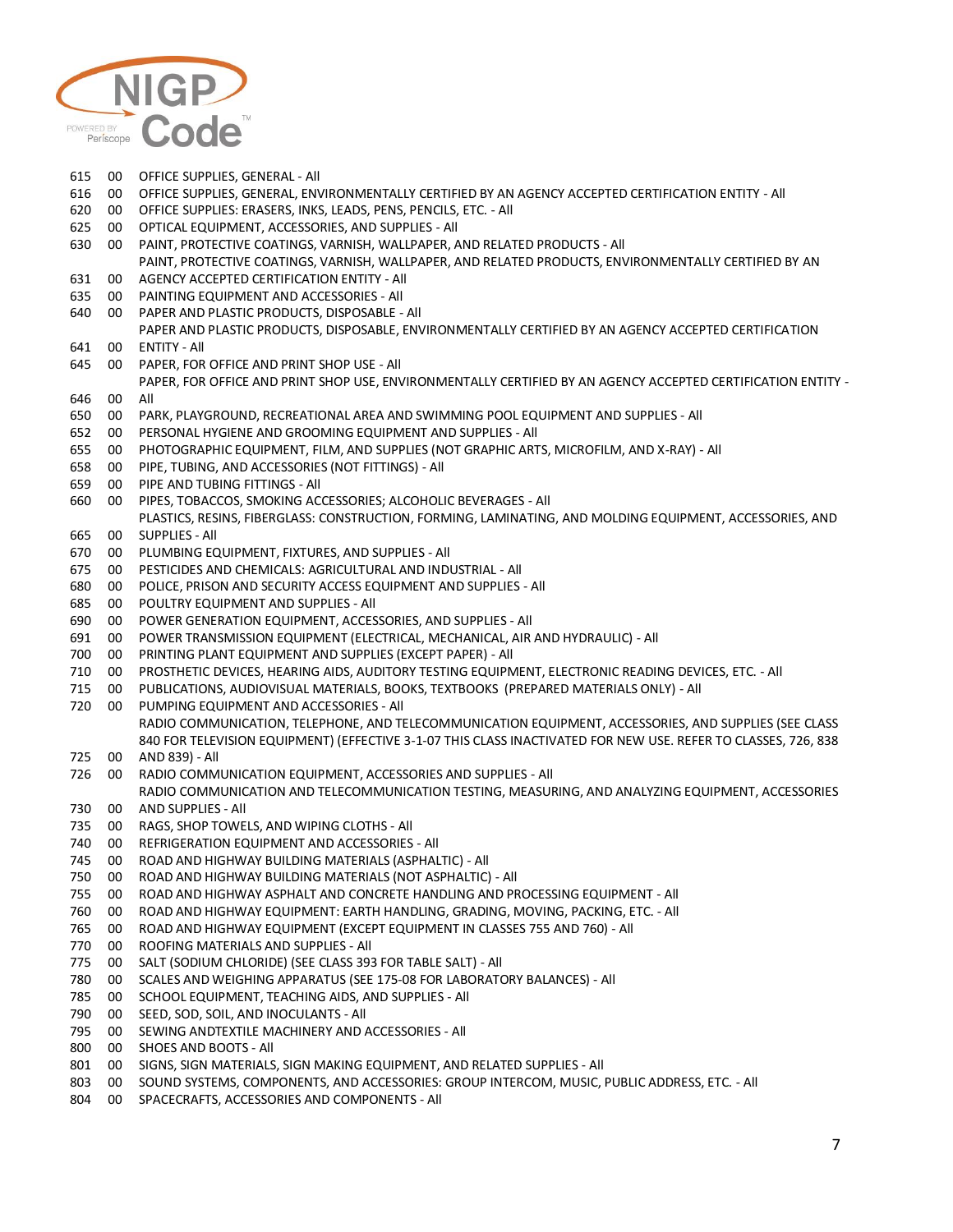

 00 SPORTING GOODS, ATHLETIC EQUIPMENT AND ATHLETIC FACILITY EQUIPMENT - All 00 SPRAYING EQUIPMENT (EXCEPT HOUSEHOLD, NURSERY PLANT, AND PAINT) - All 00 STEAM AND HOT WATER FITTINGS, ACCESSORIES, AND SUPPLIES - All 00 STEAM AND HOT WATER BOILERS AND STEAM HEATING EQUIPMENT - All 00 STOCKMAN EQUIPMENT AND SUPPLIES - All 00 TANKS (METAL, PLASTIC, WOOD, AND SYNTHETIC MATERIALS): MOBILE, PORTABLE, STATIONARY, AND UNDERGROUND TYPES - All 00 TAPE (NOT DATA PROCESSING, MEASURING, OPTICAL, SEWING, SOUND, OR VIDEO) - All 00 TELECOMMUNICATION EQUIPMENT, ACCESSORIES AND SUPPLIES - All 00 TELEPHONE EQUIPMENT, ACCESSORIES AND SUPPLIES - All 00 TELEVISION EQUIPMENT AND ACCESSORIES - All 00 TESTING APPARATUS AND INSTRUMENTS (NOT FOR ELECTRICAL OR ELECTRONIC MEASUREMENTS) - All 00 TEXTILES, FIBERS, HOUSEHOLD LINENS, AND PIECE GOODS - All 00 THEATRICAL EQUIPMENT AND SUPPLIES - All 00 TICKETS, COUPON BOOKS, SALES BOOKS, STRIP BOOKS, ETC. - All 00 TIRES AND TUBES (INCL. RECAPPED/RETREADED TIRES) - All 00 TRAIN CONTROLS, ELECTRONIC - All 00 TWINE AND STRING - All 00 VENETIAN BLINDS, AWNINGS, AND SHADES - All 00 VETERINARY EQUIPMENT AND SUPPLIES (SEE CLASS 325 FOR VITAMINS AND SUPPLEMENTS FOR ANIMALS) - All 00 VISUAL EDUCATION EQUIPMENT AND SUPPLIES (EXCEPT PROJECTION LAMPS -SEE CLASS 285) - All 00 VOICE RESPONSE SYSTEMS - All 00 WATER AND WASTEWATER TREATING CHEMICALS - All 00 WATER SUPPLY, GROUNDWATER, SEWAGE TREATMENT, AND RELATED EQUIPMENT (NOT FOR AIR CONDITIONING, STEAM BOILER, OR LABORATORY REAGENT WATER) - All 00 WELDING EQUIPMENT AND SUPPLIES - All 00 X-RAY AND OTHER RADIOLOGICAL EQUIPMENT AND SUPPLIES (MEDICAL) - All 00 AIRCRAFT AND AIRPORT OPERATIONS SERVICES - All 00 ARCHITECTURAL SERVICES, PROFESSIONAL - All 00 ARCHITECTURAL AND ENGINEERING SERVICES, NON-PROFESSIONAL - All 00 BOOKBINDING AND REPAIRING SERVICES - All 00 BUILDING CONSTRUCTION SERVICES, NEW (INCL. MAINTENANCE AND REPAIR SERVICES) - All 00 BUILDING MAINTENANCE, INSTALLATION AND REPAIR SERVICES - All 00 CONSTRUCTION SERVICES, GENERAL (INCL. MAINTENANCE AND REPAIR SERVICES) - All 00 CONSTRUCTION SERVICES, HEAVY (INCL. MAINTENANCE AND REPAIR SERVICES) - All 00 CONSTRUCTION SERVICES, TRADE (NEW CONSTRUCTION) - All 00 COMMUNICATIONS AND MEDIA RELATED SERVICES - All 00 CONSULTING SERVICES - All 00 DATA PROCESSING, COMPUTER, PROGRAMMING, AND SOFTWARE SERVICES - All 00 EDUCATIONAL/TRAINING SERVICES - All 00 ENGINEERING SERVICES, PROFESSIONAL - All 00 ENVIRONMENTAL AND ECOLOGICAL SERVICES - All 00 EQUIPMENT MAINTENANCE AND REPAIR SERVICES FOR AUTOMOBILES, TRUCKS, TRAILERS, TRANSIT BUSES AND OTHER VEHICLES - All 00 EQUIPMENT MAINTENANCE AND REPAIR SERVICES FOR AGRICULTURAL, CONSTRUCTION, HEAVY INDUSTRIAL, MATERIAL HANDLING, AND ROAD AND HIGHWAY EQUIPMENT - All 00 EQUIPMENT MAINTENANCE AND REPAIR SERVICES FOR APPLIANCE, ATHLETIC, CAFETERIA, FURNITURE, MUSICAL INSTRUMENTS, AND SEWING EQUIPMENT - All 00 EQUIPMENT MAINTENANCE AND REPAIR SERVICES FOR LAUNDRY, LAWN, PAINTING, PLUMBING, AND SPRAYING EQUIPMENT - All 00 EQUIPMENT MAINTENANCE AND REPAIR SERVICES FOR GENERAL EQUIPMENT - All 00 EQUIPMENT MAINTENANCE AND REPAIR SERVICES FOR HOSPITAL, LABORATORY, AND TESTING EQUIPMENT - All 00 EQUIPMENT MAINTENANCE AND REPAIR SERVICES FOR COMPUTERS, OFFICE, PHOTOGRAPHIC, AND RADIO/TELEVISION EQUIPMENT - All 00 EQUIPMENT MAINTENANCE, REPAIR, CONSTRUCTION, AND RELATED SERVICES FOR RAILROADS - All